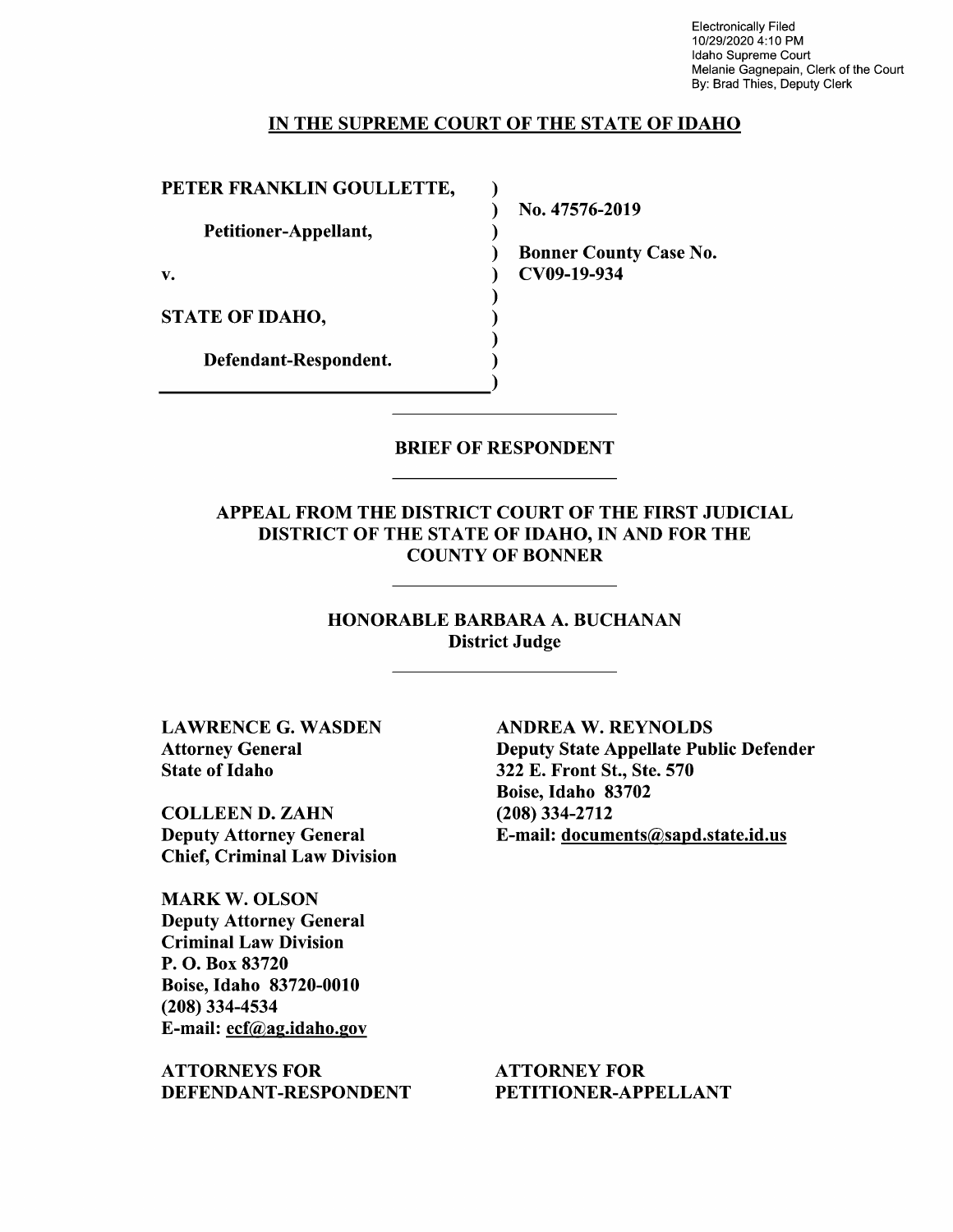# **TABLE OF CONTENTS**

| H<br>ι.<br>T<br>г. |
|--------------------|
|                    |

| Goullette Has Failed To Demonstrate That The District Court Erred<br>By Summarily Dismissing His Claim That His Trial Counsel Was<br>Ineffective For Failing To File An Appeal From His Judgment Of     |
|---------------------------------------------------------------------------------------------------------------------------------------------------------------------------------------------------------|
| A.                                                                                                                                                                                                      |
| $\mathbf{B}$ .                                                                                                                                                                                          |
| $\mathcal{C}$ .<br>The District Court Correctly Concluded That Goullette Failed<br>To Make A Prima Facie Showing For Post-Conviction Relief<br>With Respect To The Challenged Ineffective Assistance Of |
|                                                                                                                                                                                                         |
|                                                                                                                                                                                                         |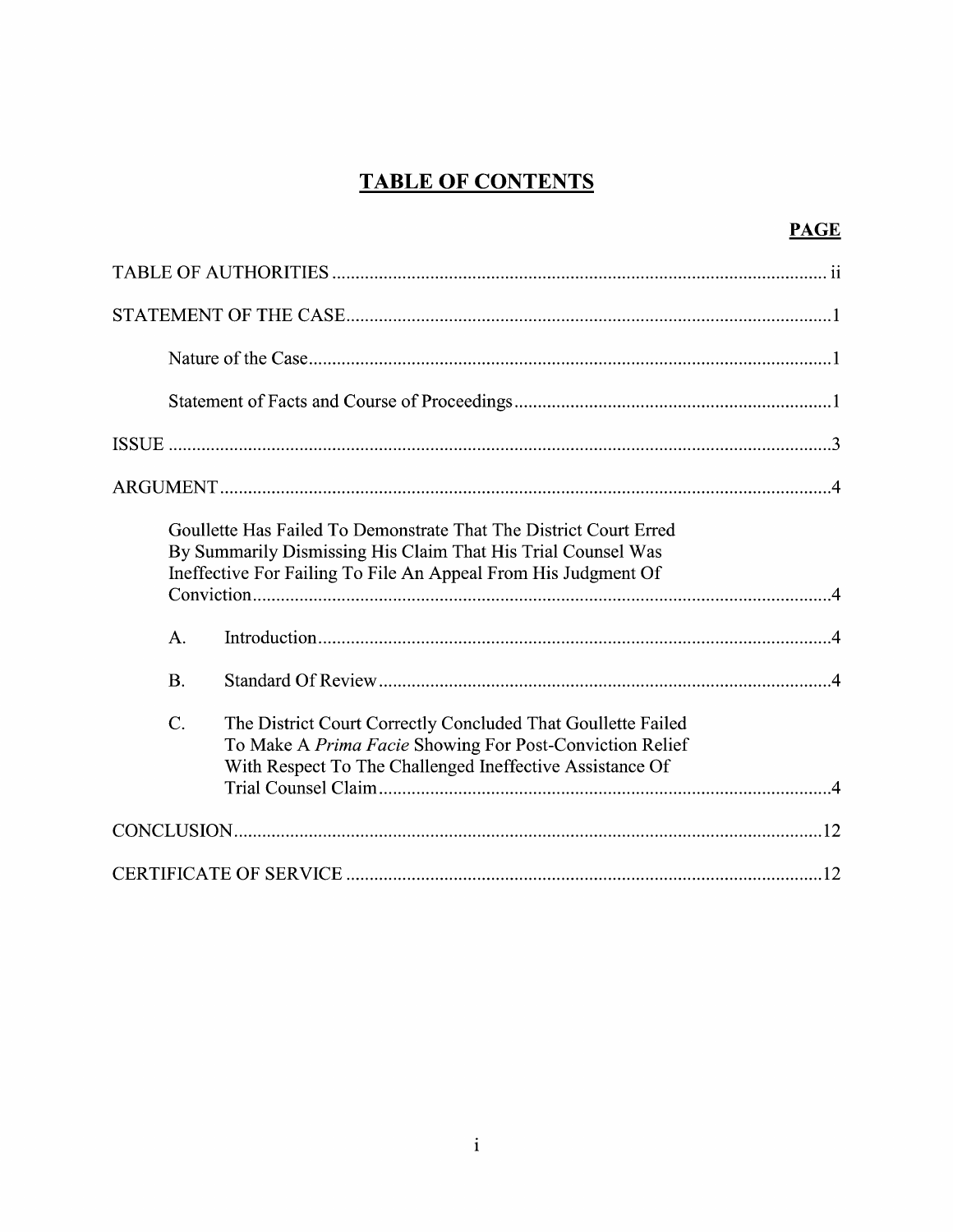# TABLE OF AUTHORITIES

| <b>CASES</b><br><b>PAGE</b> |
|-----------------------------|
|                             |
|                             |
|                             |
|                             |
|                             |
|                             |
|                             |
|                             |
|                             |
|                             |
|                             |
|                             |
|                             |
|                             |
|                             |
|                             |
|                             |
|                             |
|                             |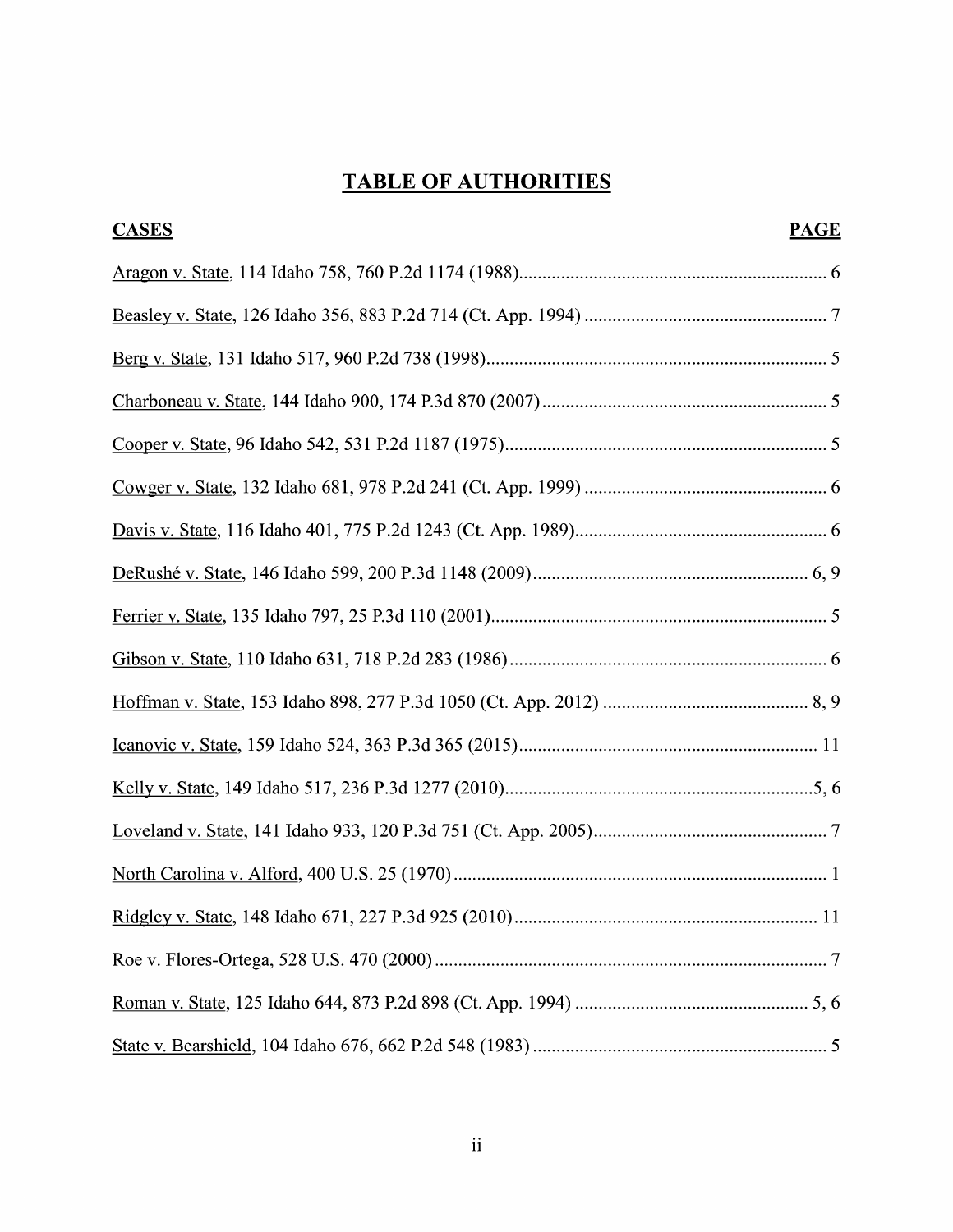| <b>STATUTES</b> |  |
|-----------------|--|
|                 |  |
|                 |  |
| <b>RULES</b>    |  |
|                 |  |
|                 |  |
|                 |  |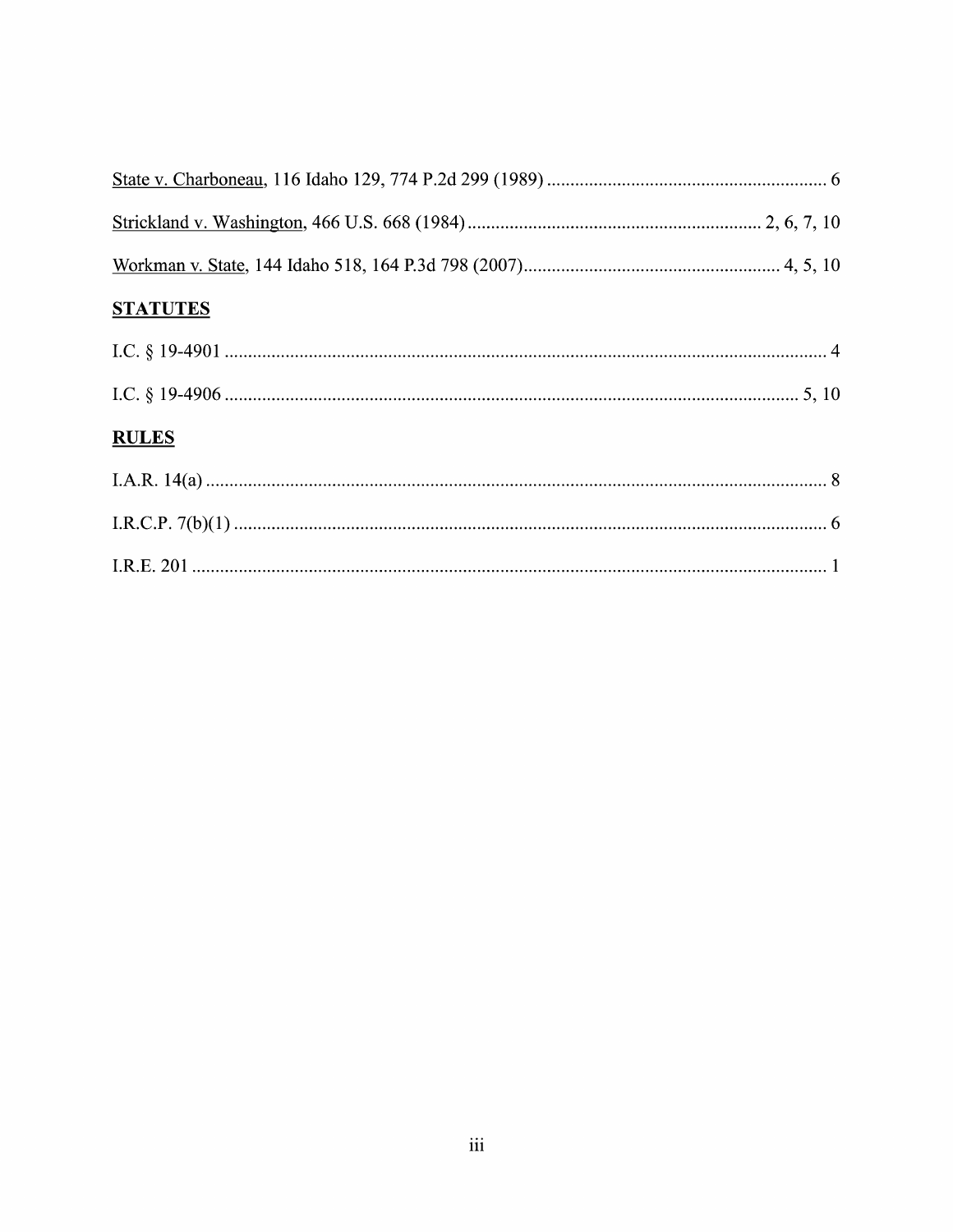#### STATEMENT OF THE CASE

#### Nature of the Case

Peter Franklin Goullette appeals from the district court's order summarily dismissing his post-conviction petition.

#### Statement 0f Facts and Course 0f Proceedings

In April 2017, the state charged Goullette With felony vehicular manslaughter and reckless driving. (See R., p.40.<sup>1</sup>) In a plea agreement that encompassed that case and other pending cases, Goullette entered an  $A$ flord<sup>2</sup> plea to those two charges. (See R., pp.41-42, 55.) On June 13, 2018, the district court imposed a fixed 10-year sentence for felony vehicular On June 13, 2018, the district court imposed a fixed 10-year sentence for felony vehicular<br>manslaughter. (<u>See</u> R., p.43, 55-56.) Goullette did not file a direct appeal. (See R., pp.43, 56.) manslaughter. (See R., p.43, 55-56.) Goullette did not file a direct appeal. (See R., pp.43, 56.)<br>In March 2019, after his appointed counsel had withdrawn from the case, Goullette filed an unsuccessful *pro se* I.C.R. 35 motion. (See id.)

In June 2019, Goullette filed a *pro se* post-conviction petition.  $(R., pp.4-10.)$  Relevant to this appeal, Goullette asserted that this trial counsel was ineffective for failing to appeal from his judgment of conviction. (R., pp.6, 10.) Goullette also asserted that his trial counsel was ineffective for: failing to file an I.C.R.  $35$  motion, advising him to plead guilty to felony vehicular manslaughter when Goullette now asserts his conduct only amounted to misdemeanor vehicular manslaughter, and failing to argue for a lesser sentence.  $(R, pp.6, 9-10)$  The district

 $<sup>1</sup>$  The underlying criminal case file is not in the appellate record in this case, however, the district</sup> court took judicial notice 0f it pursuant to I.R.E. 201. (R., p.55 n.1.)

 $2$  North Carolina v. Alford, 400 U.S. 25 (1970).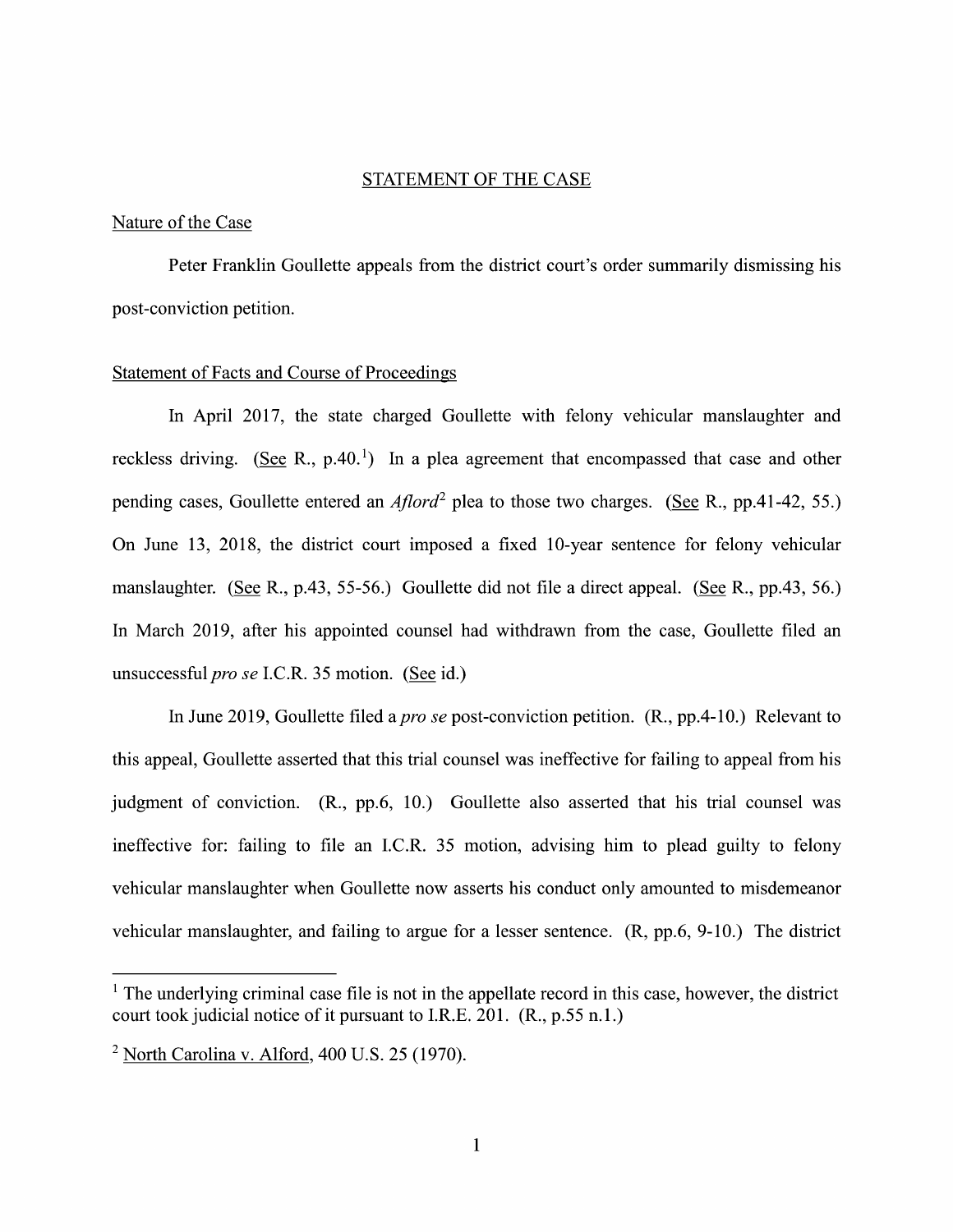court granted Goullette's motion for appointment of counsel. (R., pp.3 1-32) Appointed counsel filed a "synopsis" of Goullette's claims (R., pp.40-45), but not an amended post-conviction petition.

The state moved for the summary dismissal of Goullette's post-conviction petition. (R., pp.46-52.) In addition to other asserted grounds for dismissal, the state argued that Goullette failed "to allege sufficient grounds to determine ineffective assistance [of] counsel by trial counsel." (R., p.50.) Goullette did not respond to the state's motion, which the district court then granted.  $(R., pp.55-64.)$  With respect to Goullette's claim that his trial counsel was ineffective for failing to file an I.C.R. 35 motion or an appeal from his judgment of conviction, the court concluded that Goullette failed to allege facts demonstrating either Strickland<sup>3</sup> deficient performance 0r prejudice. (R., pp.59-61 .) Goullette timely appealed. (R., pp.65-67.)

 $3$  Strickland v. Washington, 466 U.S. 668 (1984).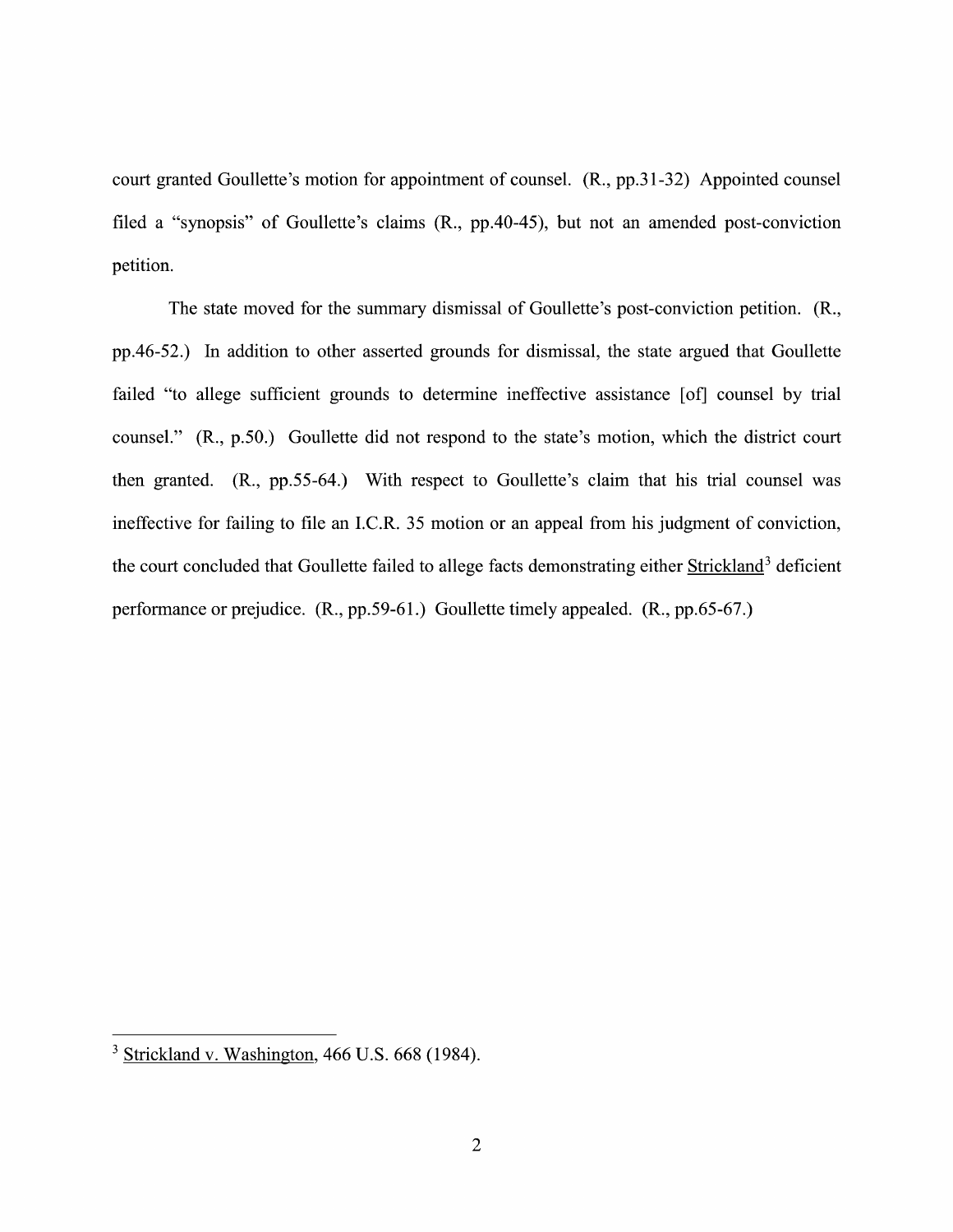#### **ISSUE**

Goullette states the issue on appeal as:

Did the district court err in summarily dismissing Mr. Goullette's petition for post-conviction relief?

(Appellant's brief, p.3.)

The state rephrases the issue as:

Has Goullette failed to demonstrate that the district court erred by summarily dismissing his claim that his trial counsel was ineffective for failing to file an appeal from his judgment of conviction?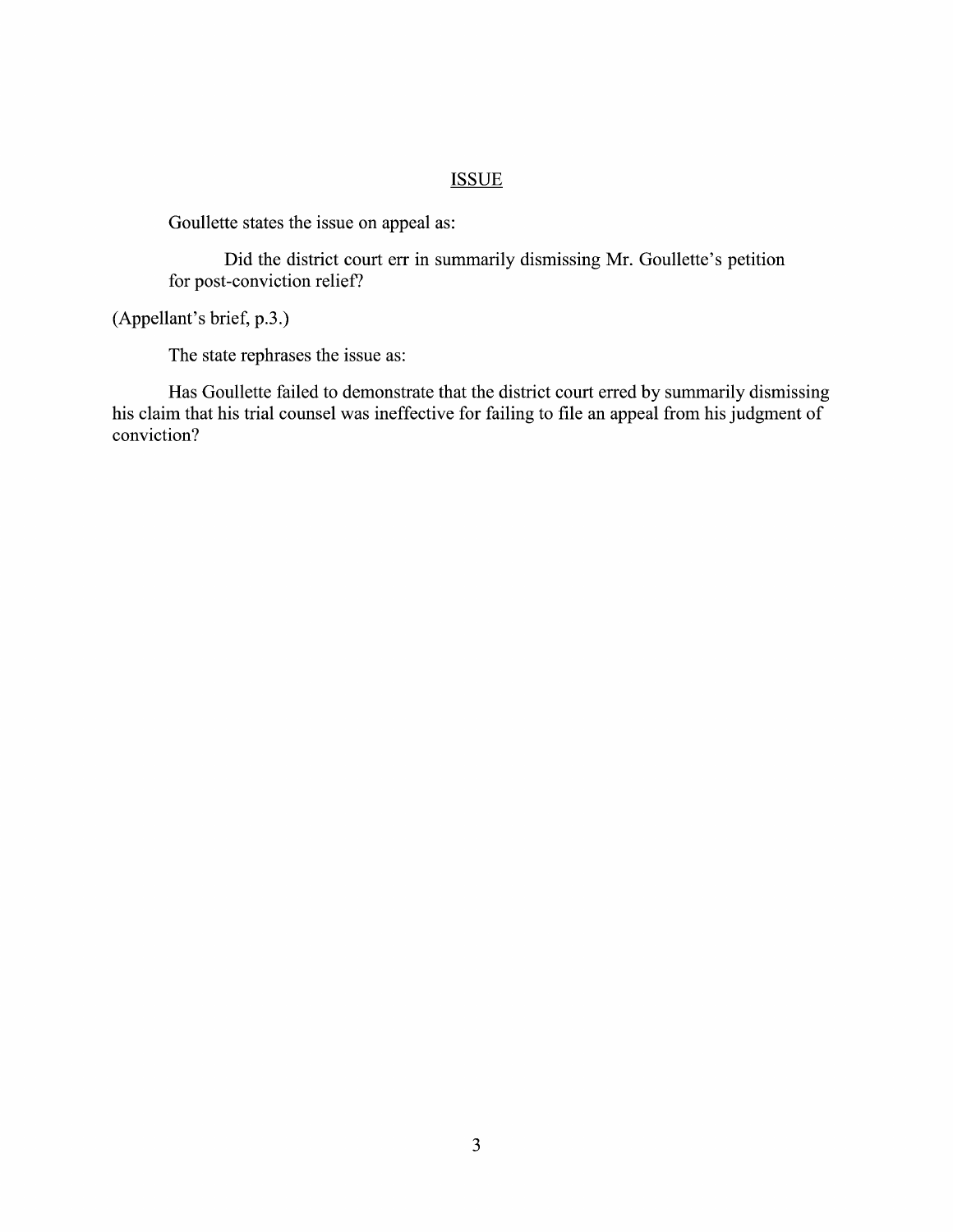#### ARGUMENT

## Goullette Has Failed To Demonstrate That The District Court Erred By Summarily Dismissing His Claim That His Trial Counsel Was Ineffective For Failing To File An Appeal From His Judgment Of Conviction

### A. Introduction

Goullette contends that the district court erred by summarily dismissing his postconviction petition. (Appellant's brief, pp.4-5.) Specifically, Goullette assigns error to the court's dismissal of his claim that his trial counsel was ineffective for failing to appeal from his judgment of conviction despite Goullette asking him to do so. (Id.) Goullette has failed to demonstrate that the district court erred because he failed to allege sufficient facts demonstrating he is entitled to relief.

#### B. Standard Of Review

"On review of a dismissal of a post-conviction relief application without an evidentiary hearing, this Court will determine whether a genuine issue of material fact exists based on the pleadings, depositions and admissions together with any affidavits on file." Workman v. State, 144 Idaho 518, 523, 164 P.3d 798, 803 (2007).

# C. The District Court Correctly Concluded That Goullette Failed To Make A Prima Facie Showing For Post-Conviction Relief With Respect To The Challenged Ineffective Assistance Of Trial Counsel Claim

Post-conviction proceedings are governed by the Uniform Post—Conviction Procedure Act. I.C.  $\S$  19-4901, *et seq.* A petition for post-conviction relief initiates a new and independent civil proceeding in which the petitioner bears the burden of establishing that he is entitled to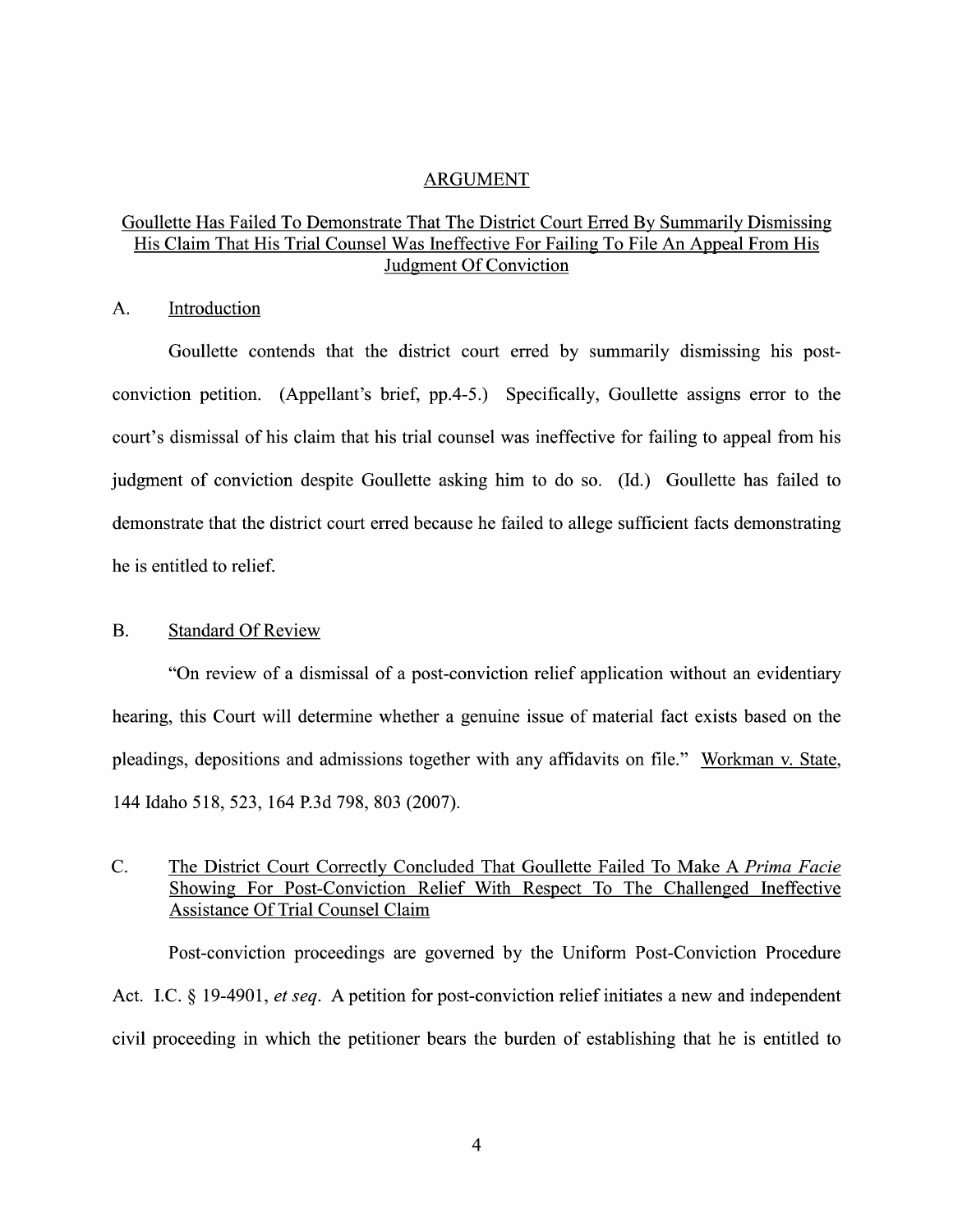relief. Workman, <sup>144</sup> Idaho at 522, <sup>164</sup> P.3d at 802; State V. Bearshield, <sup>104</sup> Idaho 676, 678, <sup>662</sup> P.2d 548, 550 (1983).

Idaho Code § 19-4906 authorizes summary dismissal of an application for postconviction relief, in response to a party's motion or on the court's own initiative, if the applicant "has not presented evidence making a prima facie case as to each essential element of the claims upon which the applicant bears the burden of proof." Berg v. State, 131 Idaho 517, 518, 960 P.2d 738, 739 (1998). Until controverted by the state, allegations in a verified post-conviction application are, for purposes of determining Whether to hold an evidentiary hearing, deemed true. Cooper V. State, 96 Idaho 542, 545, 531 P.2d 1187, 1190 (1975). However, the court is not required to accept either the applicant's mere conclusory allegations, unsupported by admissible evidence, or the applicant's conclusions of law. Ferrier v. State, 135 Idaho 797, 799, 25 P.3d 110, 112 (2001); Roman V. State, 125 Idaho 644, 647, 873 P.2d 898, 901 (Ct. App. 1994). Further, allegations contained in a post-conviction petition are insufficient for granting relief when they are clearly disproved by the record of the original proceeding or do not justify relief as a matter of law. Workman, <sup>144</sup> Idaho at 522, <sup>164</sup> P.3d at 802; Charboneau V. State, <sup>144</sup> Idaho 900, 903, 174 P.3d 870, 873 (2007).

If a district court seeks to dismiss a petition for post-conviction relief on its own initiative, it must first give the petitioner notice of "its reasons for so doing" and "an opportunity to reply within 20 days to the proposed dismissal." I.C.  $\S$  19-4906(b). But if the state files a motion for summary dismissal and "the dismissal is based upon the grounds offered by the State, additional notice is unnecessary." Kelly V. State, <sup>149</sup> Idaho 517, 523, <sup>236</sup> P.3d 1277, <sup>1283</sup>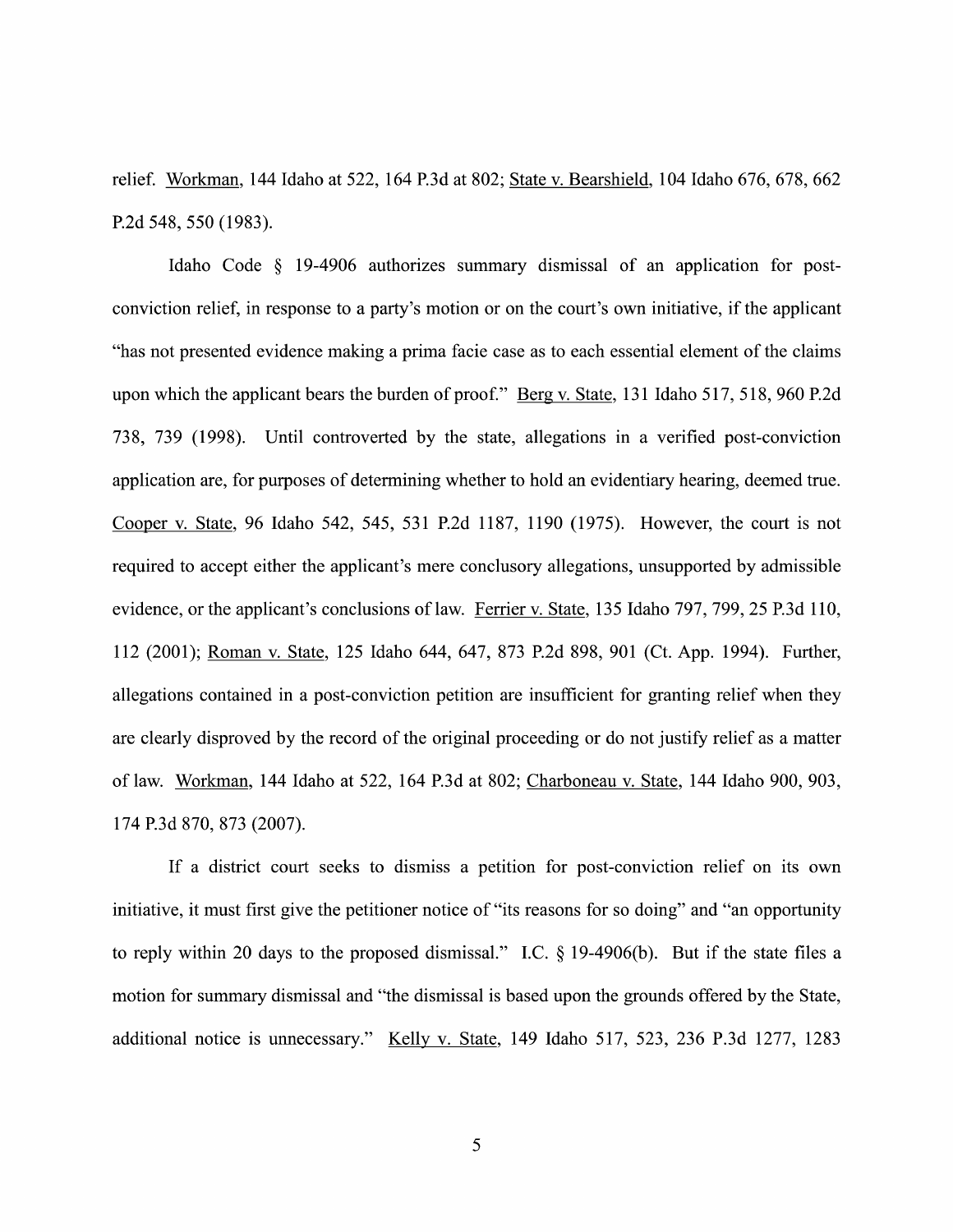(2010). To provide sufficient notice, the state's motion for summary disposition need only "state with particularity the grounds therefor." DeRushé v. State, 146 Idaho 599, 601, 200 P.3d 1148, 1150 (2009) (citing I.R.C.P. 7(b)(1)). "It does not require explaining What further evidence is necessary, particularly since it may not exist." Id. at 602, 200 P.3d at 1151. Furthermore, the state's motion to dismiss satisfies the notice requirement even if the district court summarily dismisses the petition based only in part on the State's arguments. See Kelly, 149 Idaho at 523, 236 P.3d at 1283.

A post-conviction petitioner alleging ineffective assistance of counsel must demonstrate both deficient performance and resulting prejudice. Strickland V. Washington, 466 U.S. 668, 687-688 (1984); State V. Charboneau, 116 Idaho 129, 137, 774 P.2d 299, 307 (1989). Bare assertions and speculation, unsupported by specific facts, do not make out a *prima facie* case for ineffective assistance of counsel. Roman, 125 Idaho at 649, 873 P.2d at 903. An attorney's performance is not constitutionally deficient unless it falls below an objective standard 0f reasonableness, and there is a strong presumption that counsel's conduct is within the wide range of reasonable professional assistance. Gibson V. State, 110 Idaho 631, 634, 718 P.2d 283, 286 (1986); Davis v. State, 116 Idaho 401, 406, 775 P.2d 1243, 1248 (Ct. App. 1989). To establish prejudice, a defendant must show a reasonable probability that, but for counsel's deficient performance, the outcome 0f the proceeding would have been different. Aragon V. State, 114 Idaho 758, 761, 760 P.2d 1174, 1177 (1988); Cowger V. State, 132 Idaho 681, 685, 978 P.2d 241, 245 (Ct. App. 1999).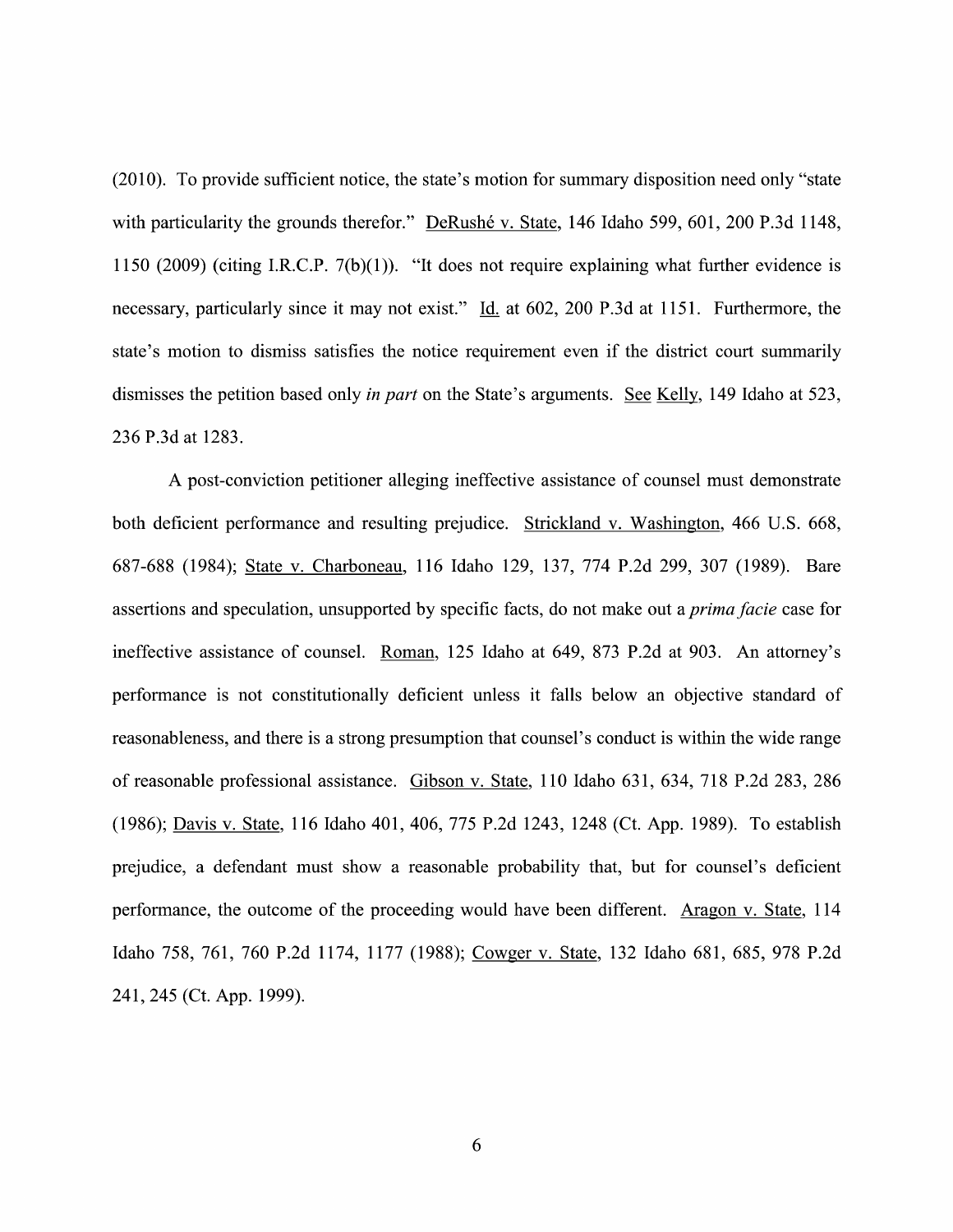To establish an objective Strickland deficiency in the context of a claim that trial counsel was ineffective for failing to file a notice of appeal, the petitioner must show either that: (1) the attorney failed to follow express instruction for him to file an appeal; or (2) the attorney failed to consult with him and (a) a rational defendant would want to appeal (based on nonfrivolous grounds), or (b) this particular defendant reasonably demonstrated to counsel that he was interested in appealing. Roe V. Flores-Ortega, 528 U.S. 470, 477-480 (2000). To establish Strickland prejudice in such a claim, a petitioner must demonstrate that, but for counsel's deficient conduct, he would have appealed. Id. at 486. Where "counsel disregards a direct request to file an appeal, the defendant should not be required to identify the meritorious issues that would have been raised, but should be restored to the status enjoyed immediately following the judgment of conviction when the defendant was entitled to a direct appeal." Loveland v. State, 141 Idaho 933, 936 n.2, 120 P.3d 751, 754 n.2 (Ct. App. 2005) (citing Beasley v. State, <sup>126</sup> Idaho 356, 360, <sup>883</sup> P.2d 714, <sup>718</sup> (Ct. App. 1994).)

In this case, Goullette challenges only the district court's summary dismissal 0f his claim that his trial counsel was ineffective for failing to file a notice of appeal from his judgment of conviction.4 (Appellant's brief, pp.4-5.) With respect to this claim, Goullette made the factual assertion in his post-conviction affidavit that, "[a]fter sentencing I found out I did not meet the guidelines for a felony so I asked my attorney to file both an appeal and Rule 35 and he failed to do so on my behalf." (R., p.10.) However, other than asserting that it occurred "after

<sup>&</sup>lt;sup>4</sup> Because Goullette challenges the district court's summary dismissal of only one of his postconviction claims, this Court should affirm the court's dismissal order with respect to his other claims regardless of its determination regarding the challenged claim.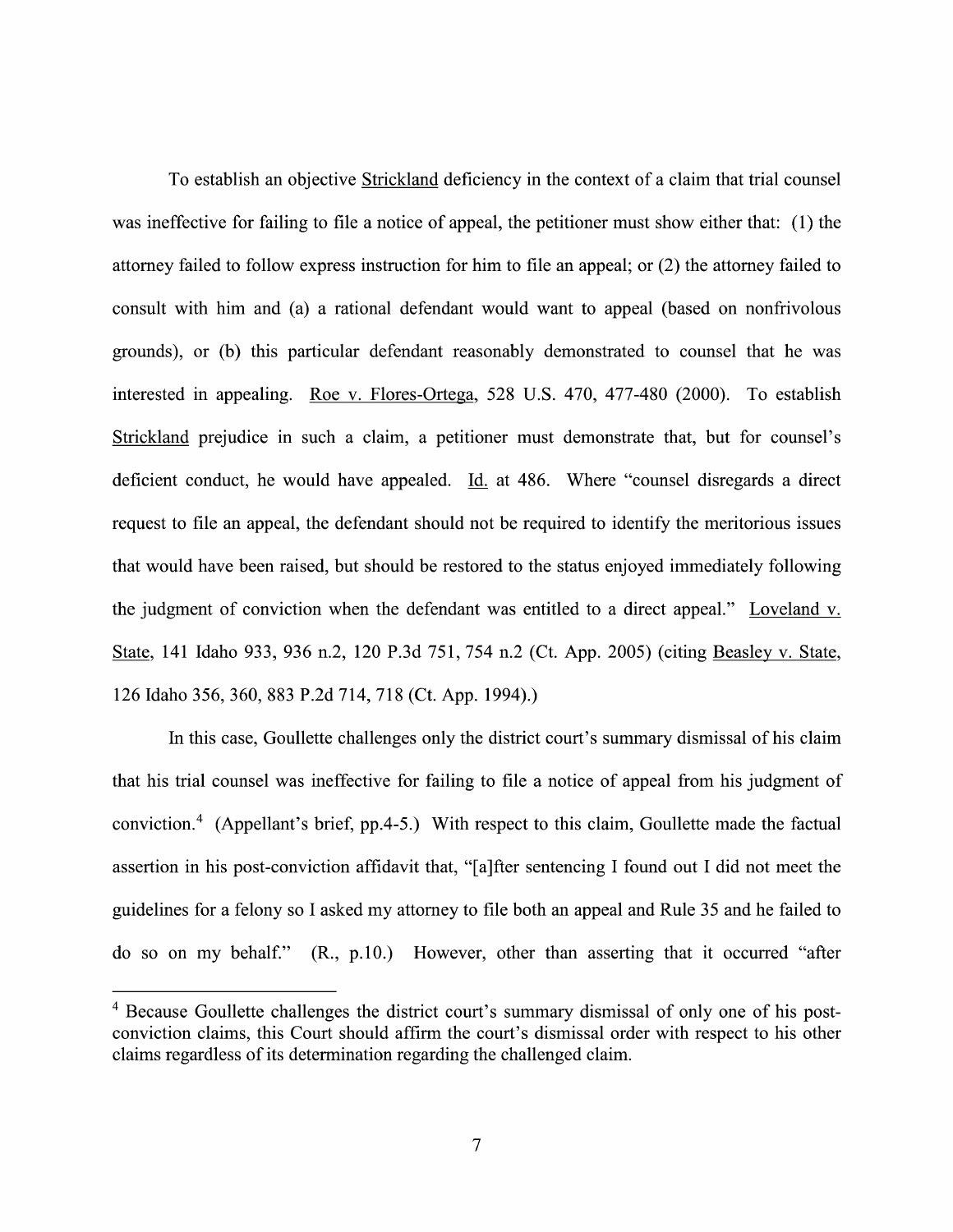sentencing," Goullette did not assert when he allegedly instructed his trial counsel to file a notice of appeal, and specifically, whether he made such a request within 42 days of the entry of the judgment of conviction as required by I.A.R. 14(a). (See id.)

This factual omission rendered Goullette's claim deficient. To withstand summary dismissal of a claim that counsel was ineffective for failing to follow instructions to file a notice of appeal, a post-conviction petitioner must allege facts that, if true, show the request was made within the requisite time for filing a notice of appeal. Hoffman v. State, 153 Idaho 898, 907-908, 277 P.3d 1050, 1059-1060 (Ct. App. 2012) (affirming district court's summary dismissal 0f claim that counsel was ineffective for failing to file notice of appeal as directed by petitioner where none of the evidence presented by Hoffman demonstrated that he requested that his attorney "file an appeal Within the requisite time period").

Not only did Goullette fail to allege this necessary fact, the record indicates that he did not, in fact, direct his counsel to file a notice of appeal with 42 days of the entry of the judgment 0f conviction following his guilty plea. At the hearing 0n the state's motion for summary dismissal, Goullette represented to the district court that after he came to a new understanding of the facts of the case that he believed demonstrated his counsel's ineffective assistance, he "tried to get ahold [sic] of [trial counsel], and he wouldn't talk to me anymore, he was my attorney, it was already too late to file an appeal. So that's why I went with this [post-conviction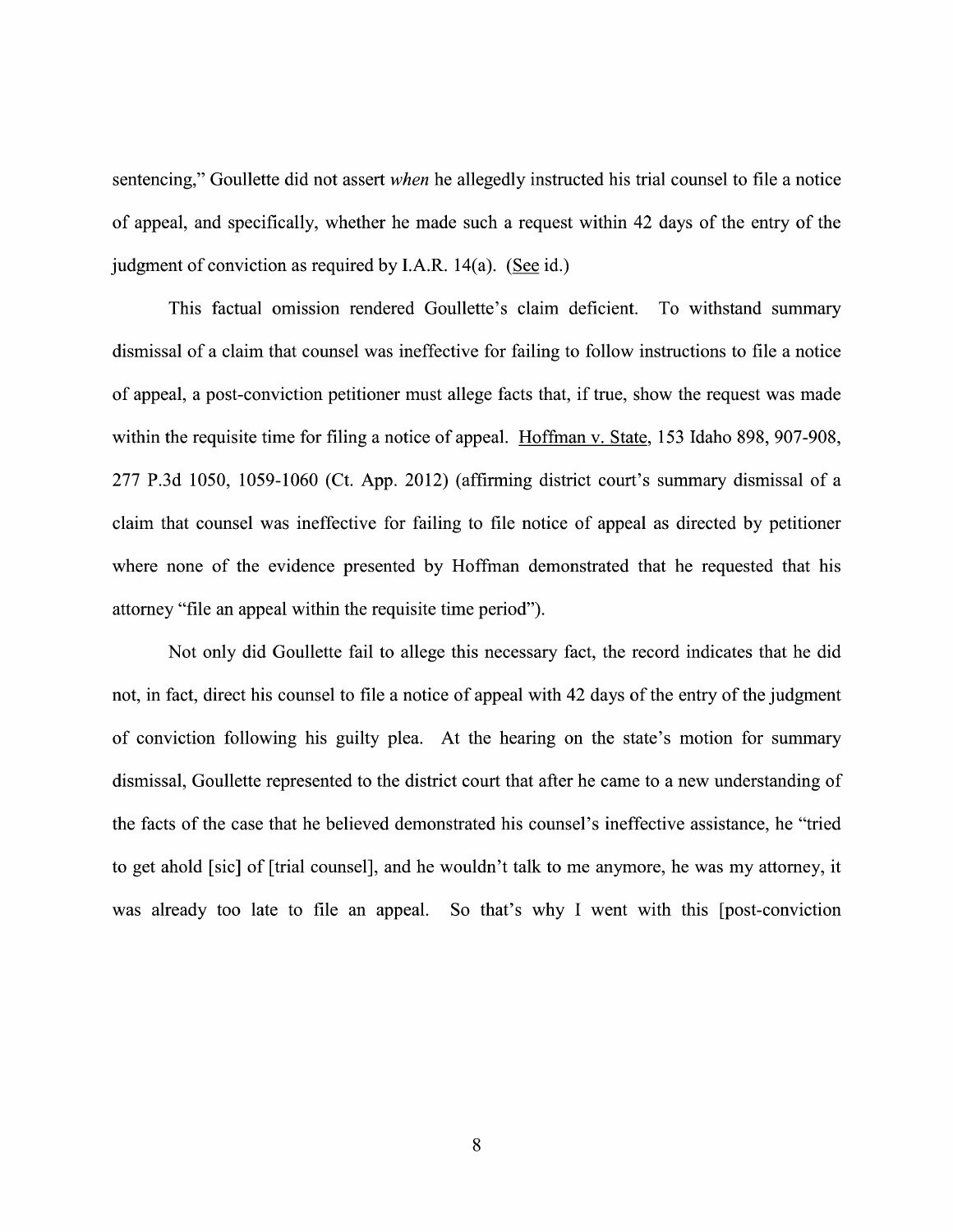proceeding], because it's the only option that I had." (Tr., p.11, Ls.3-11.<sup>5</sup>) Goullette then stated that, "[a]fter I got sentenced that day, I asked [trial counsel], I said, 'what can I do now?' And he didn't say anything about my appeal. He said, 'Do a Rule  $35$ .'" (Tr., p.11, Ls.12-15.) Further, Goullette's I.C.R. 35 motion and post-conviction petition, in which he collectively first raised his claim regarding the vehicular manslaughter statute and the degree 0f his criminal culpability, were not filed until March and June 2019, respectively, 9-12 months after his June 2018 conviction. (See R, pp.4, 56.) It is thus apparent that by the time Goullette attempted to contact his counsel to request that a direct appeal be filed to challenge the nature of the charge he pled guilty to, the time for appeal had already expired. Trial counsel could not have provided ineffective assistance with respect to Goullette's request by that point. Hoffman, 153 Idaho at 907-908, 277 P.3d at 1059-1060.

The state acknowledges that neither the state's motion for summary dismissal, nor the court's dismissal order, cited Hoffman or otherwise identified this specific flaw in Goullette's post-conviction petition. However, the state moved for dismissal on grounds including that Goullette "fail[ed] to allege sufficient grounds to determine ineffective assistance [of] counsel by trial counsel." (R., p.50.) Nothing in the relevant post-conviction statutes or the cases interpreting them entitle a post-conviction petitioner to pre-dismissal notice of the types of evidence which may have supported a post-conviction claim, but were not submitted by the petitioner. See DeRushé, 146 Idaho at 602, 200 P.3d at 1151 (adequate notice for summary

 $\frac{5}{5}$  Citations to page numbers of the transcript refer to the page number of the transcript contained in the upper-right hand corner of the page, not the page number of the electronic transcript file located in the bottom-center of the page.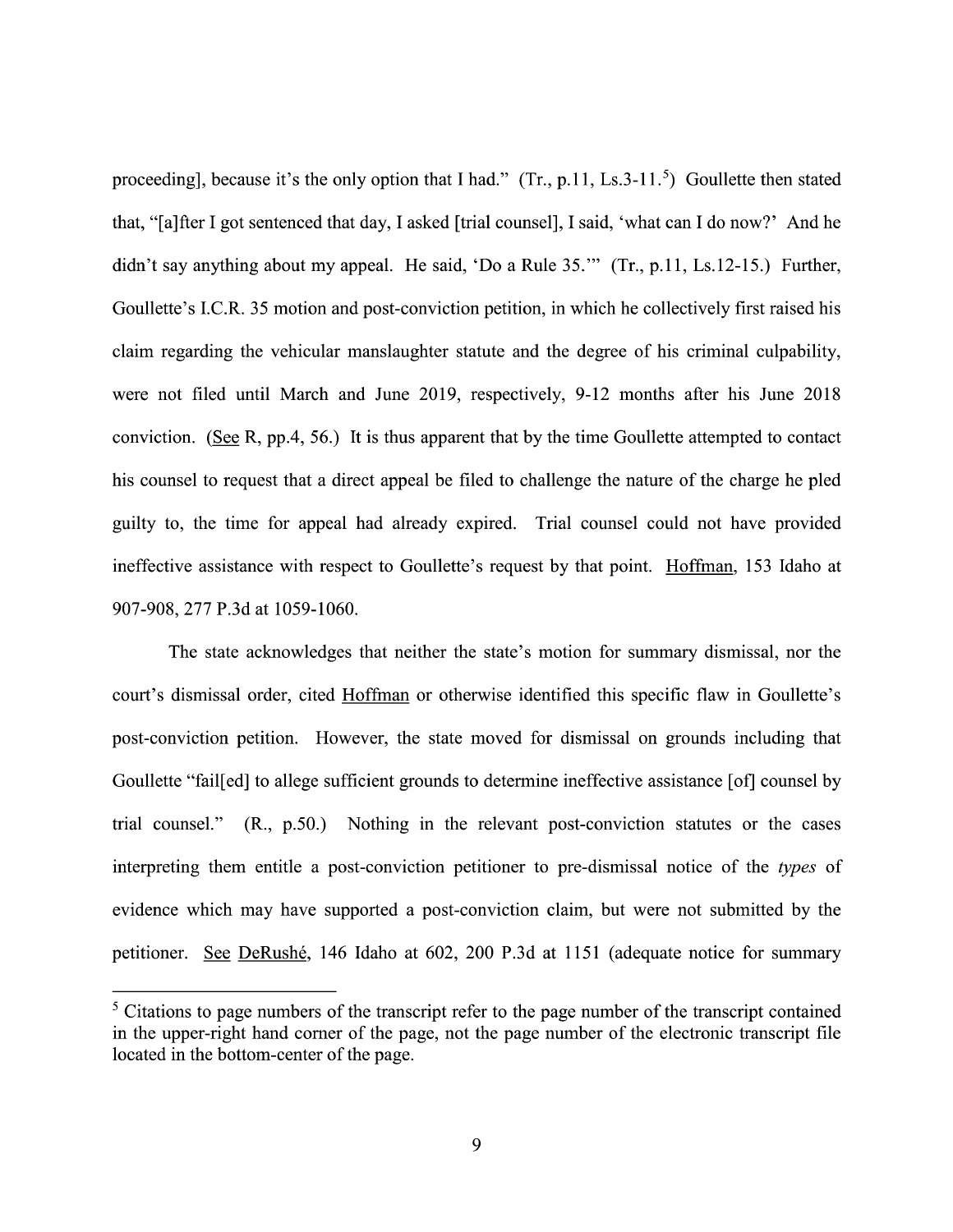dismissal in a post-conviction proceeding "does not require explaining what further evidence is necessary"). In other words, the state was not required to direct Goullette on how to construct and support a post-conviction claim in order for the state's motion for summary dismissal to constitute adequate notice.

Here, Goullette received adequate notice for the district court's dismissal of his claim when the state moved for summary dismissal, without an evidentiary hearing, on the ground that Goullette failed adequately support his claim, and that he therefore failed to allege facts which, if true, demonstrated he was entitle to relief. The state engaged in the "preferable practice" identified by the Idaho Supreme Court to file a motion specifically identified as a motion for summary disposition (as opposed to a motion to dismiss), to use the language of I.C. 19-4906(c) and cite that specific statutory provision in support of the motion for summary disposition, and thus make it "absolutely clear to a defendant that the State is not just responding to a petition but is seeking summary disposition." Workman, 144 Idaho at 524, 164 P.3d at 804. Goullette has therefore failed t0 show that the district court erred by dismissing this claim.

The state also acknowledges that the district court's reasoning With respect to both Strickland prongs was flawed. With respect to the Strickland deficiency prong, the court concluded that in light of the lack of evidence presented by Goullette, trial counsel's decision not to file a notice of appeal "can be considered strategic and tactical."  $(R., p.60.)$  With respect to the Strickland prejudice prong, the court concluded that Goullette "presented no evidence that raises a triable issue as to whether but for his counsel's errors, he would not have pled guilty and would have insisted on going to trial."  $(R., p.61.)$  However, as noted above, such a claim as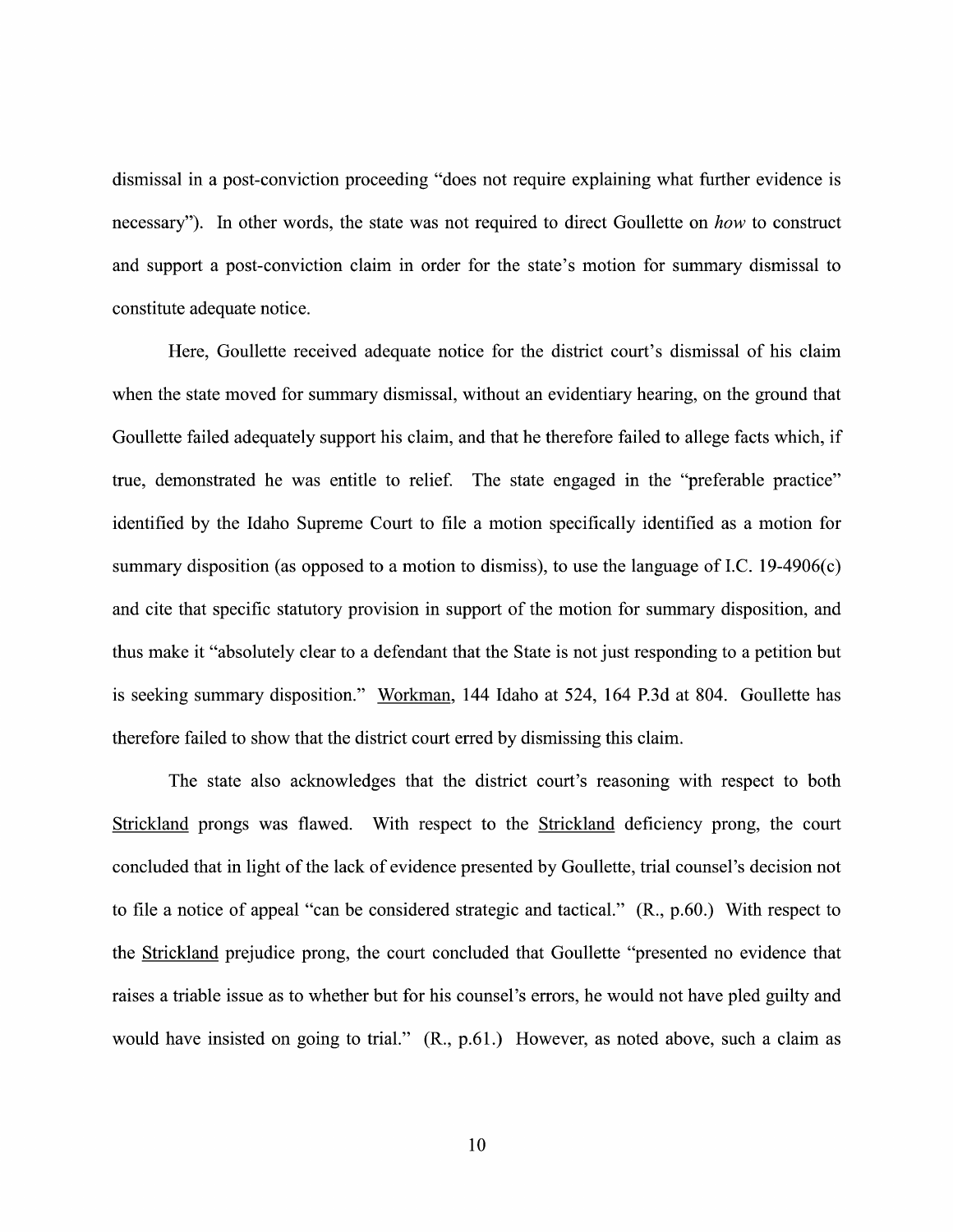raised by Goullette requires a consideration of whether the petitioner has established that the attorney failed to follow an express and timely instruction to file an appeal; and Whether the petitioner has established that, but for counsel's deficient conduct in failing to file an appeal, he would have appealed. However, the district court's conclusion was ultimately correct because, for the reasons discussed above, Goullette failed to allege a valid claim. Icanovic v. State, 159 Idaho 524, 528, 363 P.3d 365, 369 (2015) (An appellate court exercises free review of the district court's application of the relevant law to the facts; and if a district court reaches a correct result by an erroneous theory, the appellate court will affirm the order upon the correct theory); see also Ridglev V. State, 148 Idaho 671, 676, 227 P.3d 925, 930 (2010) ("[b]ecause this Court employs the same standards on appellate review that the trial court applies in considering summary dismissal of a petition for post-conviction relief, if Ridgley failed to provide admissible evidence supporting these claims, they were properly dismissed.") Because the state's motion to dismiss provided notice of the grounds for dismissal, and the district court utilized these grounds  $-$  albeit through flawed reasoning  $-$  this Court should affirm the district court's dismissal order.

Goullette has failed to demonstrate that the district court erred in concluding that he failed to present a *prima facie* claim that his trial counsel was ineffective for failing to file a notice of appeal from his judgment 0f conviction. This Court should therefore affirm the district court's summary dismissal 0f Goullette's post-conviction petition.